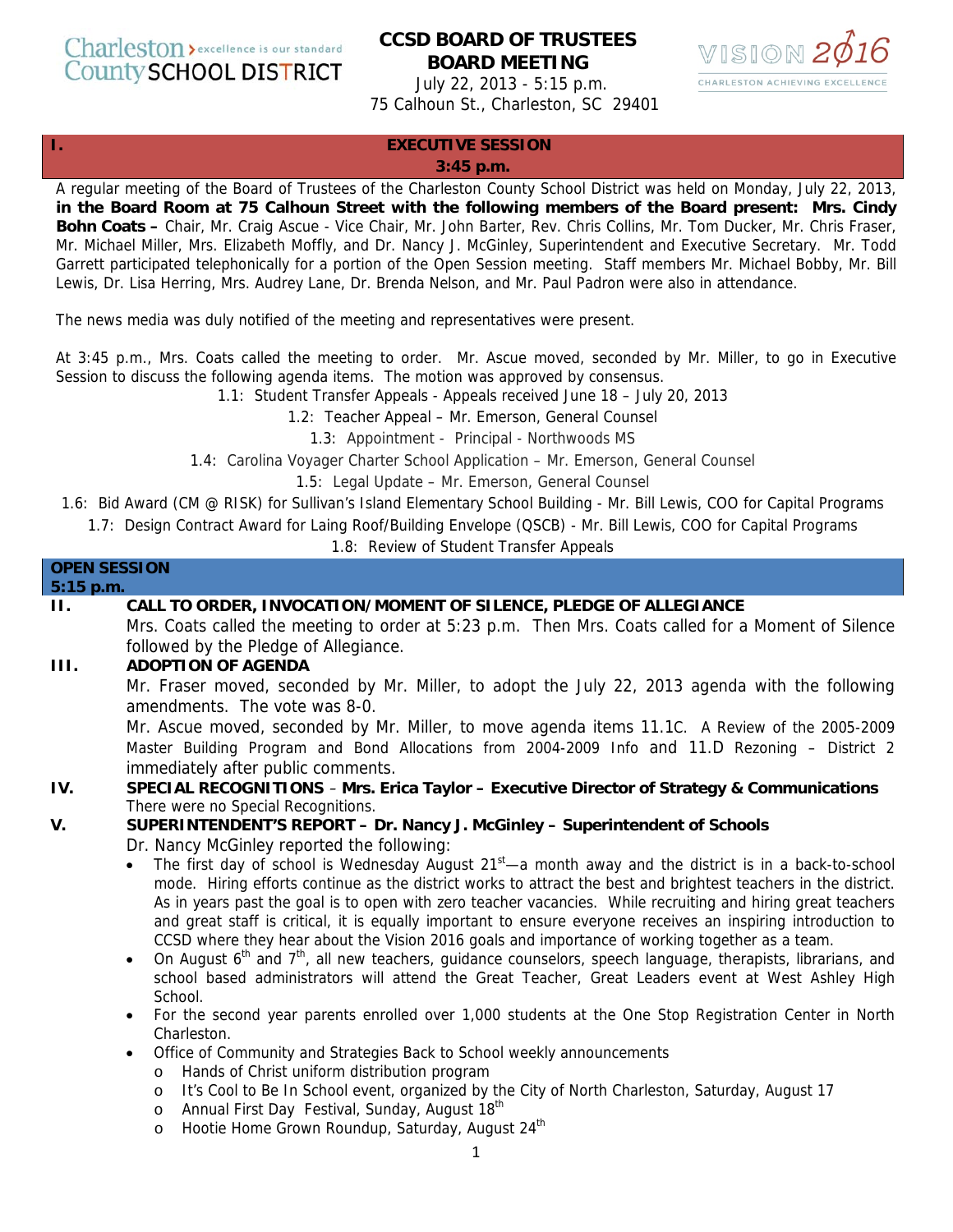o Dr. McGinley thanked CCSD staff working to organize summer camps, programs and other summer enrichment opportunities for students.

## **VI. VISITORS, PUBLIC COMMUNICATIONS**

- 1. Mr. Michael Perkis, the newly elected Mayor of Sullivan's Island, thanked the staff for the new Sullivan's Island ES project. The Town Council recently voted unanimously in support the new school. He urged the board to approve the contract to allow the school to move forward.
- 2. Ms. Elizabeth Gordon addressed the board in support of building a new school in the northern end of Mt. Pleasant to address overcrowding issues. She questioned why the SIES was a priority when the SIES students are in a safe zone. She also stated that she did not oppose building the new SIES facility.
- 3. Mr. Craig Goldberg echoed the sentiments of the previous speaker. He also asked the board to justify why building a new school in the north area of Mt. Pleasant was delayed.
- 4. Ms. Barbara Spell spoke of environmental issues that were ignored in regards to building the new SIES. She called for a review of the environmental issues and commented on the play area for students.
- 5. Ms. Tam Psenka addressed the board in support of the new SIES. She commented on the process stating it was very transparent and responsible decisions were made along the way.
- 6. Ms. Rion Toley expressed concerns about the new SIES and said the school was unsustainable.
- 7. Mr. Lauren Ziff, the Sullivan's Island ES School Improvement Chair, addressed the board in support of the new SIES facility. He shared information regarding the process to include the design, curriculum, and site. He thanked the board for its support to move the SIES project forward.

## **VII. APPROVAL OF MINUTES/EXECUTIVE SESSION AGENDA ITEMS**

**7.1: A. Open Session Minutes of June 19, 2013, June 24, 2013, & July 1, 2013**  Mr. Barter moved, seconded by Mr. Fraser, to approve the open session minutes of June 19, 2013, June 24, 2013, and July 1, 2013. The motion was approved 8-0.

## **7.2: Executive Session Action Items of July 22, 2013**

The Board voted on the following executive session items of July 22, 2013.

## **1.1: Student Transfer Appeals - Appeals received June 18 – July 20, 2013**

Mr. Ascue moved, seconded by Mr. Fraser, to deny student transfer appeal request A and approve student transfer appeal requests B to Murray LaSaine ES for the 2013-14 school year. The vote was 8-0.

## **1.2: Teacher Appeal – Mr. Emerson, General Counsel**

The Board discussed a teacher appeal recommendation.

Rev. Collins moved, seconded by Mr. Barter, to uphold the district's decision. The vote was 8-0.

## **1.3: Appointment - Principal - Northwoods MS**

Rev. Collins moved, seconded by Mr. Fraser, to approve the recommendation to appoint Ms. Towshawnka Mahone as principal at Northwoods MS. The vote was 8-0.

## **1.4: Carolina Voyager Charter School Application – Mr. Emerson, General Counsel**

Rev. Collins moved, seconded by Mr. Barter, to delay the board's decision and request that the charter application for Carolina Voyager Charter School present its charter application before the August  $12<sup>th</sup>$  board meeting. The vote was 9-0.

Mrs. Coats said the Board would vote on the application on August  $12<sup>th</sup>$  regardless to whether the charter presented to the Strategic Committee or not.

## NOTE: At 6:07 p.m., Mr. Garrett began participating telephonically.

## **1.5: Legal Update – Mr. Emerson, General Counsel**

The Board received a Legal Update from General Counsel. However, no action was taken.

## **1.6: Bid Award (CM @ RISK) for Sullivan's Island Elementary School Building - Mr. Bill Lewis, COO for Capital Programs**

Mr. Fraser moved, seconded by Rev. Collins, to approve the contract recommendation for the Sullivan's Island ES CM at Risk (Solicitation #13-CM-R-004/13-CMG-P-001) to Thompson Turner Construction and approve a Not to Exceed (NTE) Guaranteed Maximum Price (GMP) in the amount of \$1,560,706.00 for general conditions is and a 3.5% fee proposal. And, approve and authorize staff to enter into a GMP with Thompson Turner Construction NTE \$17,450,000.00. The vote was 8-1 (Moffly opposed).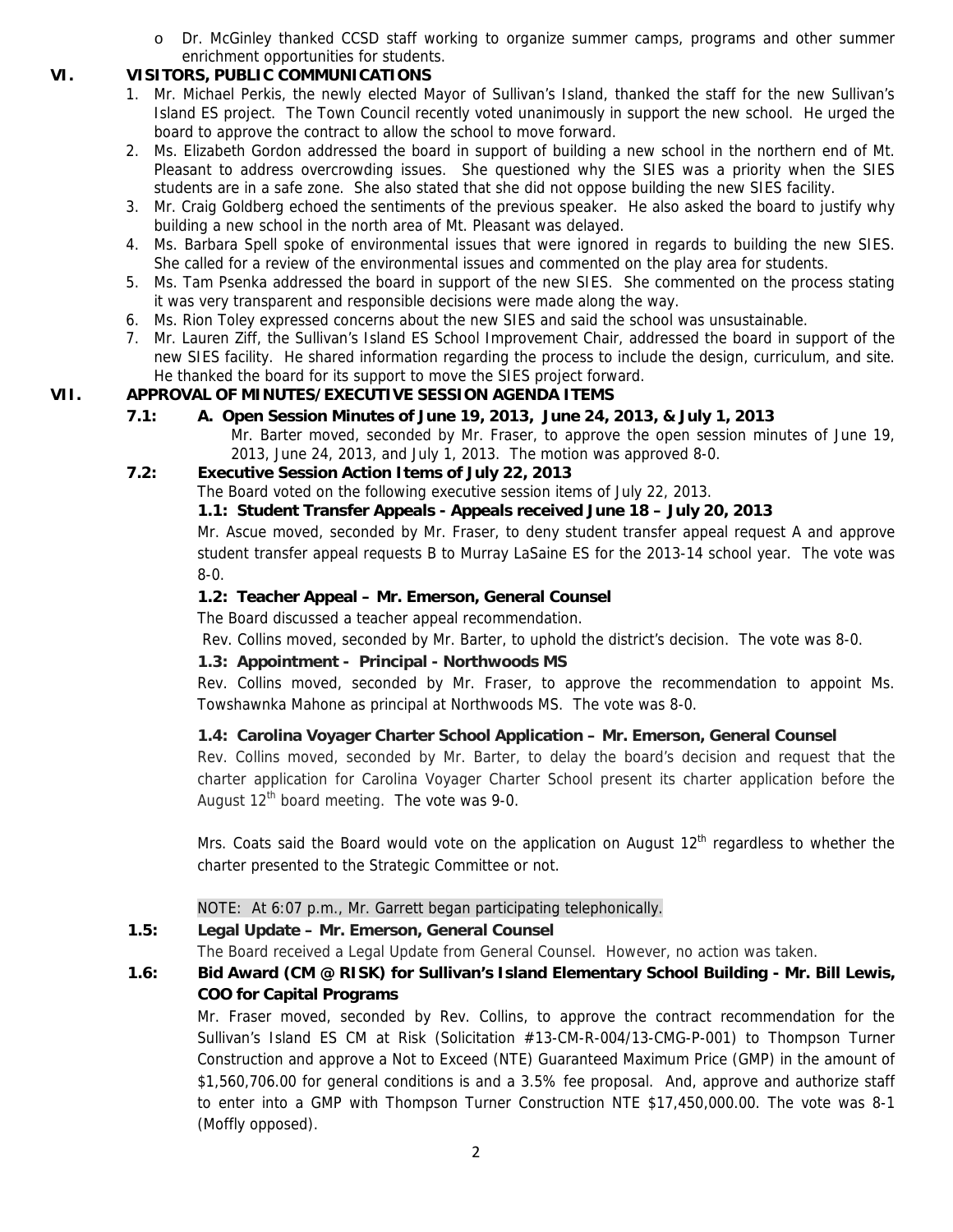In open session Mr. Barter provided an update since he is the chair of the A&F Board. He said there are several elements that were discussed separately.

- The contract approval The Audit & Finance Committee supported the project with the Construction Manager @ Risk contract forum that is used when there are reasons to limit the number of contractors to undertake the job. The particulars of the SIES project—density in the area and need to move supplies and equipment, contractors with experience are needed. Also, because of the timeline, a contractor that could complete a project of this complexity within the time frame.
- 2005-09 Building Program There were many needs throughout the district so the decision was to provide what could be done with the amount of money raised from the Alternative Financing Program. Sullivan's Island ES fell into the 2006 building program wave because at that time staff assumed the building could be renovated. He addressed concerns related to the decision to build a new SIES pointing out that funds were placed in the building program to renovate SIES. However, after the seismic study was done, it was determined that the building should be demolished and replaced and there were not enough funds in the 2004- 2006 period to fund SIES. Since Carolina Park was going through distress, at that time, that probably impacted the board's decision.
- Could funds be reallocated if the board decided to postpone or cancel SIES project? Mr. Barter said the reality is that SIES could be brought on in 2014 and if the project was stopped to bring on a new school in the north part of Mt. Pleasant it would not be ready until 2016. Depending on the size of the school, it could cost more and the additional funds could be used to repurpose Whitesides, expand Jennie Moore, and do other things to bring on more capacity sooner than it could build a school north of Mt. Pleasant. The reality is the board is scheduled to approve the CM @ Risk contract today and several million dollars has already been spent in addition to the design cost for SIES which is money that would be to no avail if the project was stopped. The Audit and Finance Committee recommended approval of the contract forum to the board if it chose to build the new SIES. In conclusion, he said the money could legally be used for another Mt. Pleasant project but not be enough money to build the size school needed north of Mt. Pleasant.

Mrs. Moffly said the district has spent millions on renovations and projects that were later torn down so stopping at \$3 million is not a reason to not go forward. The district knew about the overcrowding issue in 2005 Carolina Park when it was struggling to develop its dream that did not eliminate the fact that the schools in that area were overcrowded. Mrs. Moffly suggested using the design from another school project to fast forward a new school in the north area of Mt. Pleasant.

Mr. Barter said it was unfair to say a new school could be built in the north area of Mt. Pleasant because of the amount of work that would have to be done to build a new school north of Mt. Pleasant.

Mr. Fraser said once SIES is built it would free up seats in other Mt. Pleasant schools. Also, he said it addresses the Constituent Board's request for more seats and it is more cost effective to stay on course.

Mr. Ascue said the board looked at renovating SIES and learned it could not be done. He said the board may need to consider advanced designs for a new middle and high school in Mt. Pleasant. He also addressed issues related to the \$10 million that was allocated to renovate SIES and said the district learned SIES could not be renovated.

Mr. Ducker said the thought of building a school on Sullivan's Island when a school is needed in a different location is troubling. He spoke about environmental issues mentioned which he later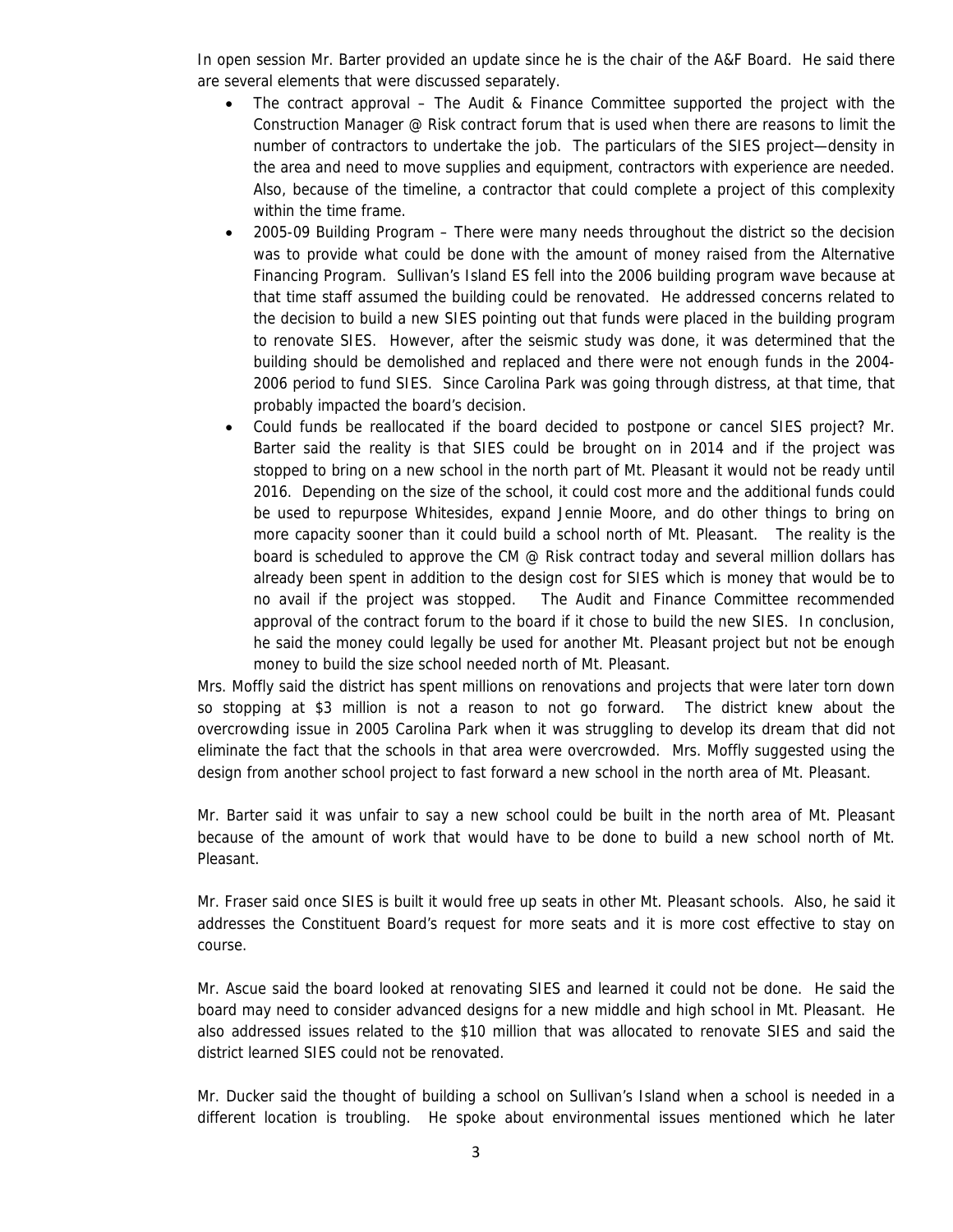learned is not true. He said it was unfortunate that a school is being built on Sullivan's Island instead of north Mt. Pleasant, but that's where the board is at this time.

Mrs. Moffly said when her family makes a bad decision, they correct it. She suggested the new board correct the mistake now that new information is available about Carolina Park and invest in a school where it is needed most.

Mrs. Moffly moved, seconded by Mr. Ducker, to reallocate funds currently allocated for SIES to build on Carolina Park from 2005-09 Building Funds and use other available funds available in the building fund to reallocate it to build a new school in Carolina Park.

Mr. Ducker asked Mr. Bobby if it is possible to stop the SIES project and build the school in Carolina Park without a shortfall. Mr. Ascue asked if SIES and a new school north of Mt. Pleasant could be built by 2015. Mrs. Coats said August 27, 2012 the Audit and Finance brought a recommendation to the CCSD Board to reallocate 2005-2009 funds build a new SIES. The vote was unanimous. In addition, staff identified where the funds came from.

Rev. Collins said in 2008 when he came on board he learned SIES needed a roof that would cost half the amount of the school. He said parents waited a long time for a new building and they have been patient. Rev. Collins urged the board to approve the CM@ Risk contract for new SIES.

Mr. Garrett hung up at this time. Therefore, he did not vote on the remainder of items on the agenda.

## **1.7: Design Contract Award for Laing Roof/Building Envelope (QSCB) - Mr. Bill Lewis, COO for Capital Programs**

Mr. Barter moved, seconded by Mr. Fraser, to approve a recommendation for an architectural contract with Usry Wolfe Peterson Doyle for the Laing Middle School (QSCB) Roof Replacement and Building Envelope Repairs in the amount of \$138,933.50. The vote was 7-0 (Mr. Garrett was not on phone during the voting of this item and Mrs. Moffly was out of room).

Rev. Collins expressed concerns about investing funds in the Laing facility and future use of the facility. Mr. Bobby said the intent is to maintain the integrity of the Laing building. If it is not done now the interior would become damaged. Approval of this recommendation would enhance the Laing facility for future use for whatever it would be used for.

Mr. Fraser spoke of the need to spend the Qualified School Construction Bond funds allocated to avoid losing it. Mr. Bobby said it's the best use of the funds based on the criteria.

## **1.8 Review of Student Transfer Appeals**

The Board reviewed 2013-14 Student Transfer Appeals. However, no action was taken.

## **7.3: A. Financial Minutes of June 19, 2013, June 24, 2013 & July 1, 2013**

Mr. Fraser moved, seconded by Mr. Ducker, to approve the financial minutes of June 19, 2013, June 24, 2013 & July 1, 2013. The vote was 7-0 (Mr. Moffly was out of room and Mr. Garrett was not on phone during the voting of this item).

## **VIII. CAE UPDATE**

There was no CAE update.

### **IX. MANAGEMENT REPORT(S)**

#### **X. COMMITTEE REPORT(S)**

#### **10.1: Audit & Finance Committee – Mr. John Barter**

 **A. Bid Award Recommendation for St. Andrews School of Math & Science – Mr. Bill Lewis** Mr. Barter moved, seconded by Mr. Fraser, to approve a contract recommendation for St. Andrews School of Math and Science (Solicitation #13-CMG-B-005) to China Construction America of SC, Inc. for the base bid amount of \$20,680,000.00 and Alternate No. 1 & 2, in the amount of \$45,500.00,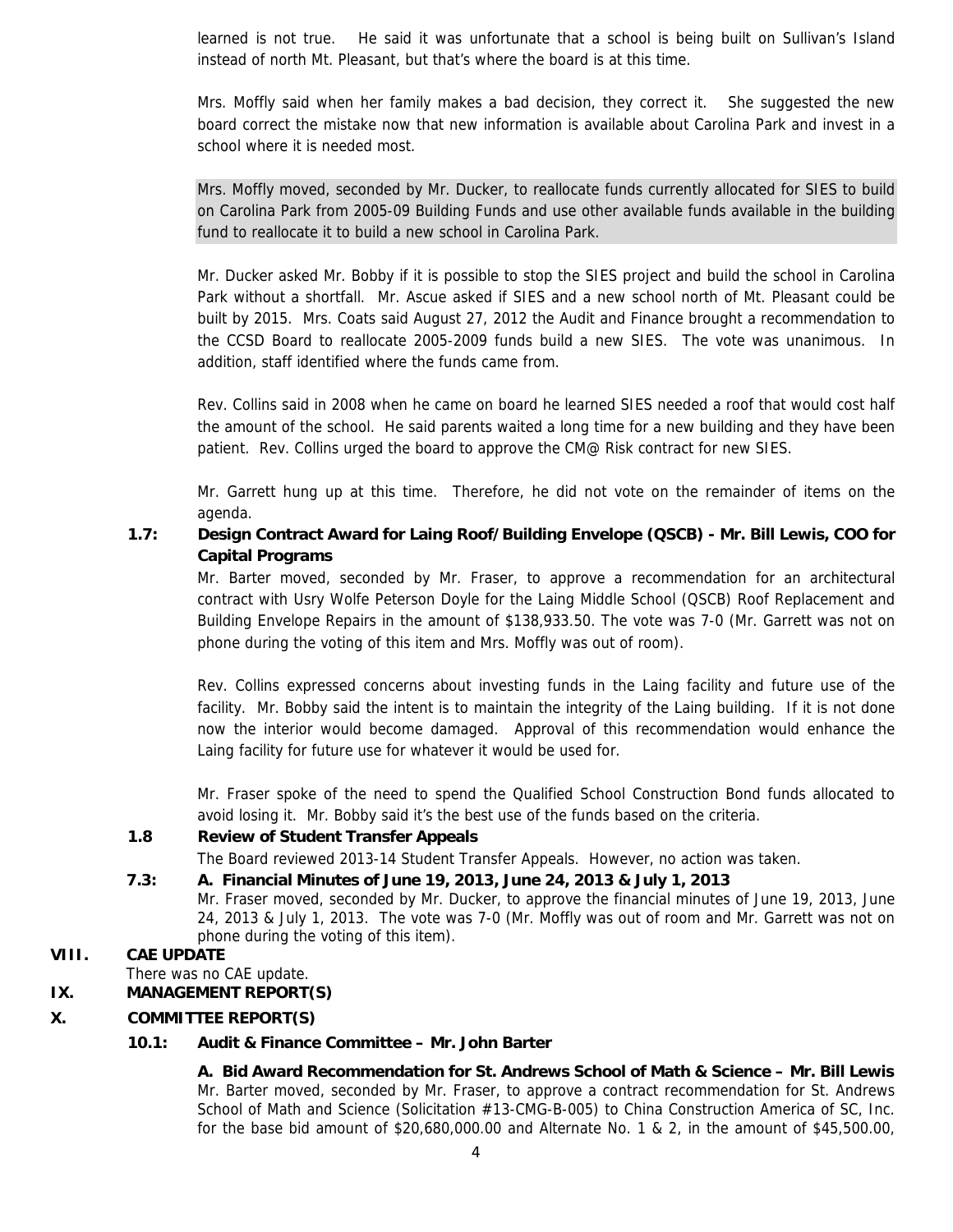totaling \$20,725,500.00. The funding source is the one cent sales tax revenues. The vote was 7-0 (Mr. Moffly was out of room and Mr. Garrett was not on phone during the voting of this item).

## **B. Laing Middle School Roof Replacement – Not to Exceed (QSCB) – Mr. Bill Lewis, COO for Capital Programs**

Mr. Barter moved, seconded by Mr. Fraser, to approve a recommendation to authorize staff to enter a contract with the low responsive bidder for Laing Middle School Roof Replacement at a Not to Exceed amount of \$950,000.00. The design and construction costs for these projects will be paid for from the QSCB funds allocated to CCSD as a result of the American Recovery and Reinvestment Act Legislation. The vote was 7-0 (Mr. Moffly was out of room and Mr. Garrett was not on phone during the voting of this item).

### **C. Phase II 75 Calhoun Street Cooling Tower Energy Analysis – Mr. Michael Bobby, Chief Financial & Operations Officer**

Mr. Barter moved, seconded by Mr. Fraser, to approve a recommendation for Phase II Calhoun Street Cooling Tower – Energy Analysis to support the energy analysis report presented earlier to the Board. The funding source is FY14 Operations, Planning and Systems Improvement's Fixed Cost of Ownership funds in the amount of \$225,000.00, saving \$31,000 per year. The vote was 8-0 (Mrs. Moffly returned to the room at 6:45pm shortly before voting and Mr. Garrett was not on phone during the voting of this item).

Mr. Fraser asked about deferral of additional capital projects until the board starts to look at potential delays and if the Audit and Finance Committee is considering any of this before the board moves in the direction of approving the item of if Mr. Barter was confident about having a solution about financing that would later come back to the board. Mr. Barter said the A&F Committee asked that question and were told the district would have a solution coming forward. Also, given the source of the financing of this project, it would not be available to use for shortfall purposes anyway.

Mrs. Coats asked about the February 2011 financials and the payback amount and if Audit and Finance Committee felt it was worth it. Mr. Barter confirmed that the Audit & Finance Committee felt it was worth the investment. Mr. Bobby spoke of the intent to upgrade the system at a higher quality for a longer duration and install a more efficient system. He added that there would be a savings on electrical bills. He said that decision provided a more efficient system and a cost savings. Rev. Collins asked if it was the cooling tower for the 75 Calhoun St. Building. Mr. Bobby said it was. Mrs. Coats concluded that spending more money would result in a savings.

## **D. Pepperhill Elementary 300 Annex Roof Restoration – Mr. Michael Bobby, Chief Financial & Operations Officer**

Mr. Barter moved, seconded by Rev. Collins, to approve a recommendation for the Pepperhill ES Roof Restoration. The funding source is FY14 Operations, Planning and Systems Improvement's Fixed Cost of Ownership funds in the amount of \$64,250.00. The vote was 8-0.

Mrs. Moffly expressed concerns about the district's failure to do the warranty inspection and suggested inspections be done in the future. Mr. Ducker asked Mr. Lewis to respond to Mrs. Moffly's statement about the warranty. Mr. Lewis said the warranty only covered a part of cost and said two things were required by warranty. After stating that Mrs. Moffly made a good point, Mr. Lewis said support is needed for maintenance staff to pay attention to warranty issues.

## **E. Teacher Incentive Fund – Contract Award – Mrs. Audrey Lane – Human Capital Development**

Mr. Barter moved, seconded by Mr. Ducker, to approve a recommendation to award a contract for the Teacher Incentive Fund Request for Proposal (P1314) for Multi Dimensional Educator Evaluation Framework and Educator Effectiveness Rating System to Mathematica. The total cost is \$2,891,630.00. The funding source is Teacher Incentive Fund grant. The vote was 5-2 (Coats and Moffly opposed. Mr. Miller was out of the room during the vote).

- Mr. Barter suggested a workshop be arranged to discuss educator evaluation and its effectiveness in the classroom as it relates to administering the Teacher Incentive Grant.
- Rev. Collins asked which senior staff member was in charge of the grant. Dr. McGinley said Mrs. Audrey Lane. Also she said Mr. Michael Ard is the director of the TIF grant. Rev. Collins said the board needs to hear about the TIF grant at an upcoming workshop. Dr. McGinley said it was listed on previous workshop agendas, however, it was bumped. She ensured him that plans would be made to place it on a future agenda.
- Mrs. Coats inquired about what the district was purchasing—expertise, software or products. Mr.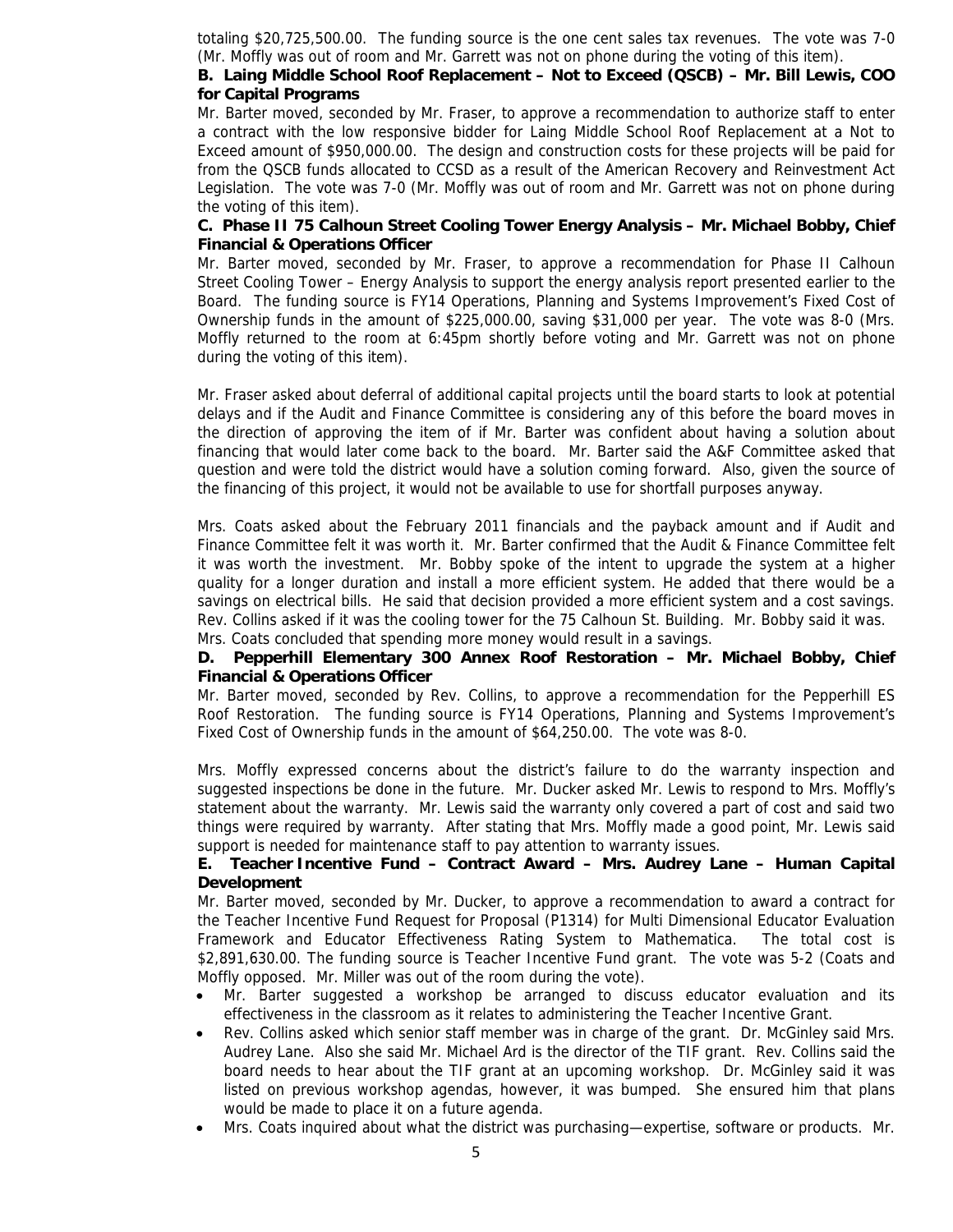Barter said the district was purchasing expertise from a company that would create the system for the district to use. Mrs. Lane confirmed

- Mr. Ducker suggested the district's program be aligned with the state's program because he didn't want the district to end up with a stand-alone program. Mrs. Lane said the district unpacked the program for State Superintendent, Dr. Zias, during his visit to the district. Also, she said state's program that is being piloted at this time has not been approved.
- Mrs. Coats asked why a third entity was needed when the district is using the Studer Group and piloting the Charleston Promise Neighborhood (CPN) schools that have been using the performance bonus model for two years now. She questioned why a third entity was needed and said it has the appearance that the district is operating in silos as opposed to coordinating the efforts as a whole. Mrs. Lane said what Studer does is the evaluation based on achievement goals. The student based competencies were shared Mathematica will take all the scores in schools and add a value added score that would be incorporated with their Studer evaluation. What the board has is based on competencies and what the student will achieve is not a value added score. Mrs. Coats asked when salaries would impact all principals and teachers. Mrs. Lane said 2016-17 is when the pay for performance salary would be implemented for principals and teachers across the district. About Studer, she said the board approved performance pay for senior leaders. If it is the desire of the board, a line item for performance pay for all principals would have to be approved by the board in the General Operating Fund. The TIF money is only for the fourteen schools identified. So as pay for performance cascades across the district, the evaluation would be for all schools, all teachers, and all principals but it would not have the performance pay. Because of future decisions the board will have to make, it is important for staff to unpack the TIF grant for the board in the near future.
- Rev. Collins asked if the purchase was for teachers and principals. Mrs. Lane confirmed and said the performance pay would be awarded in fall 2015. Rev. Collins asked if the board would receive the information on pay for performance. Mrs. Lane said she could provide the formula. Rev. Collins asked about issuance of TIF funds for teachers at the 14 schools. Mrs. Lane shared timeline information for payout of funds from the TIF grant. Mrs. Lane said the proposed evaluation is for all CCSD teachers and principals. Then she spoke about adjustments required in the fifth year.
- Mr. Fraser said in three years the board would have to look at bonus for performance across the district which would be difficult.

## **F. Purchase of Curriculum for Child Development (CD4) – Dr. Lisa Herring – Chief Academic Officer**

Mr. Barter moved, seconded by Mr. Fraser, to approve a recommendation to purchase the 5<sup>th</sup> edition of the Creative Curriculum for Child Development (CD4) for all CD classrooms for the 2013-14 school year. The total cost is \$364,974.73. The funding source is the one cent sales tax increase. The vote was 7-1 (Moffly opposed).

- Mr. Barter said the curriculum would help CD4 students better prepare for the curriculum.
- Mr. Ducker suggested the Strategic Education Committee have input in future curriculum proposals.
- Dr. Herring said the curriculum is accompanied with professional development materials.
- Rev. Collins asked about classroom enrollment. Dr. Herring said a weekly update is being done on Child Development enrollment.
- Mr. Bobby spoke about registration sites and said student assessments are done on site at schools.

## **10.2: Policy Committee – Mr. Chris Fraser**

There were no updates from the Policy Committee.

## **10.3: Strategic Education Committee – Mr. Michael Miller**

#### **A. Strategic Education Committee Update**

There were no updates from the Strategic Education Committee.

## **XI. POTENTIAL CONSENT AGENDA ITEMS**

#### **11.1: A. 2013-14 Academic Calendar – Dr. Lisa Herring – Chief Academic Officer**

Mr. Fraser moved, seconded by Mr. Miller, to approve the academic calendar that was revised to reflect decisions steered by the final approval of the 2013-14 budget. The vote was 7-1 (Moffly opposed).

Dr. Herring said the calendar was revised to change the number of Professional Development days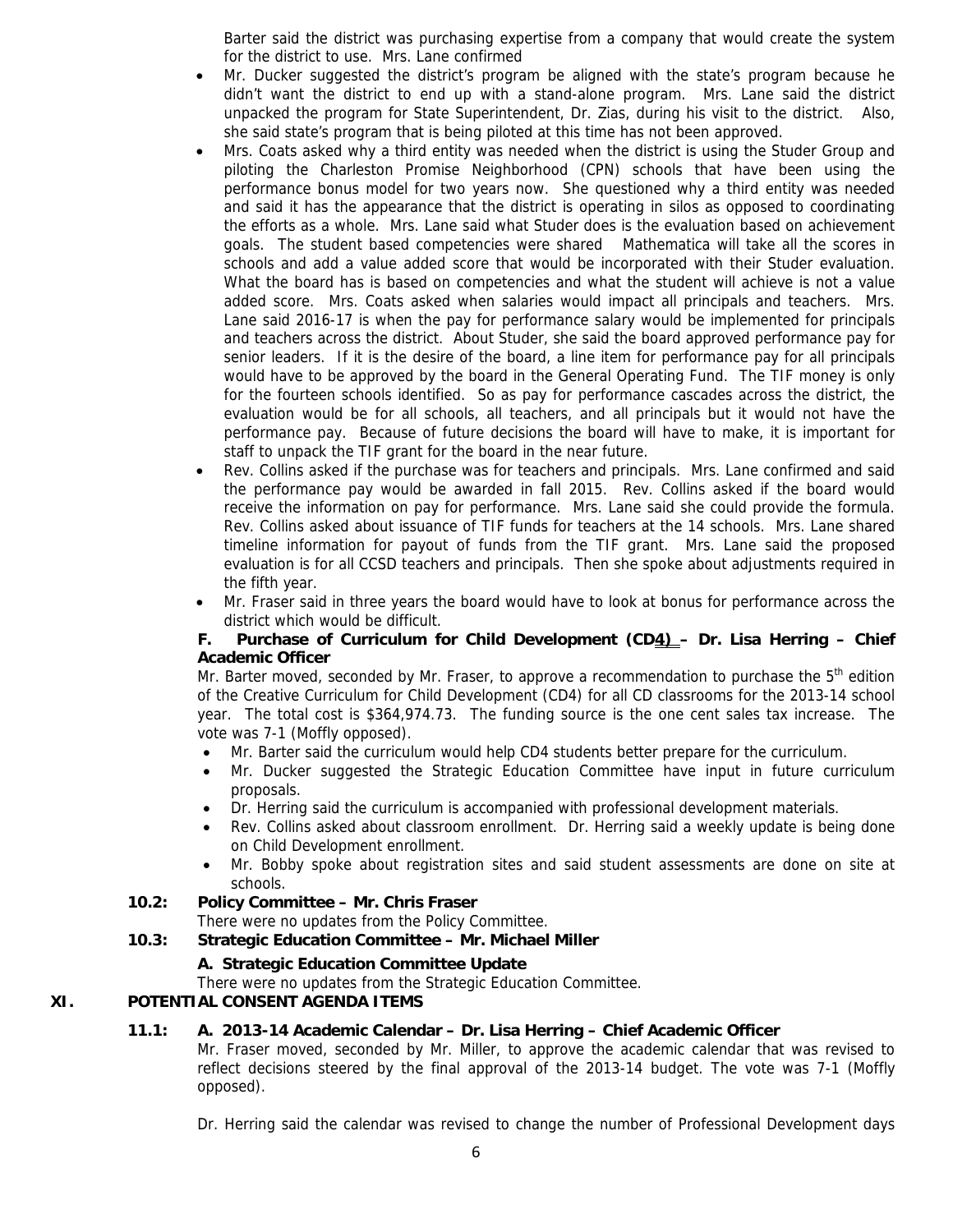from four to three. Dr. Herring said October  $25<sup>th</sup>$  would serve as a regular school day and she said if students didn't attend on that day it would have to be a Professional Development day for teachers. The recommendation was vetted with parents and teachers.

Mrs. Moffly expressed concerns citing plans some families made based on the previously approved calendar. Mrs. Moffly moved to not change the previously approved calendar. However no one seconded the motion.

Mr. Fraser said calendar revisions were discussed at the June 24, 2013 board meeting. However, since it was not on the agenda, the board could not vote on the item. The board directed staff to proceed with the proposed calendar and agreed to vote on it at this meeting.

## **B. A Review of Board Policies Regarding Legal Authority to Commit Resources (Collins, Ducker, Miller & Moffly)**

Mrs. Moffly led the discussion about the District's authority regarding claims. Mrs. Coats asked why this agenda item did not go before a board committee for review. Mrs. Moffly asked if the board had the right to commit or initiate funds for outside legal services. She cited board policy BDG and said the board should know about legal cases to include amounts. Mrs. Moffly requested an itemized list of firms contracted, legal actions for the last three years, case summaries and update and what the district is spending for legal services.

Mr. Ducker said there are policies that require requests for legal resources to come to the board. He agreed to that it should be referred to the Policy Committee to determine if it is being done properly. Also, he requested details about legal cases with amounts. Mr. Fraser suggested a regular report with amounts. It may be necessary to look at practice and policy to see if they are aligned. He will refer it to the Policy Committee.

Rev. Collins requested an update on legal expenses that shows how much is being spent and what it is spent for. He added that he learns more from others than he does in his capacity as a board member. He would like to have a say about hiring of outside attorneys.

Mr. Barter asked the board to define what they want included in the report. While he does not feel the board needed to see every project an attorney is hired for, he appreciates the Policy Committee reviewing and determining what should be included in the report.

Dr. McGinley said in 2008 Mr. Emerson was hired and she could ask him to generate a list of what is being spent in various areas.

Rev. Collins said he wanted the framework used to determine expenses. Also, he wants the district to define the scope of the attorney and determine if a second attorney is needed.

### **C. A Review of the 2005-2009 Master Building Program and Bond Allocations from 2004-2009 Info (Ducker, Garrett, Miller & Moffly)**

The board discussed the 2005-2009 Building Program. Enrollment numbers for Laurel Hill, Pinckney ES, and Sullivan's Island ES were provided with information relative to where the students reside.

Mrs. Moffly led the discussion and said it was related to the CM Design of SIES. She expressed concerns about the Master Building Program on the district's website that was not approved by the board. She spoke about overcrowding that exists in the north area of Mt. Pleasant. She said it was an option that should have been considered because Sullivan's Island has a smaller population. While she would not say that SIES should not be rebuilt, overcrowding in the north area of Mt. Pleasant should be addressed first. She questioned the logic of transporting students from other areas to SIES then she asked the board to reconsider rebuilding of SIES. She said if the board did not reconsider the SIES proposal, a new school in the north area of Mt. Pleasant would not be built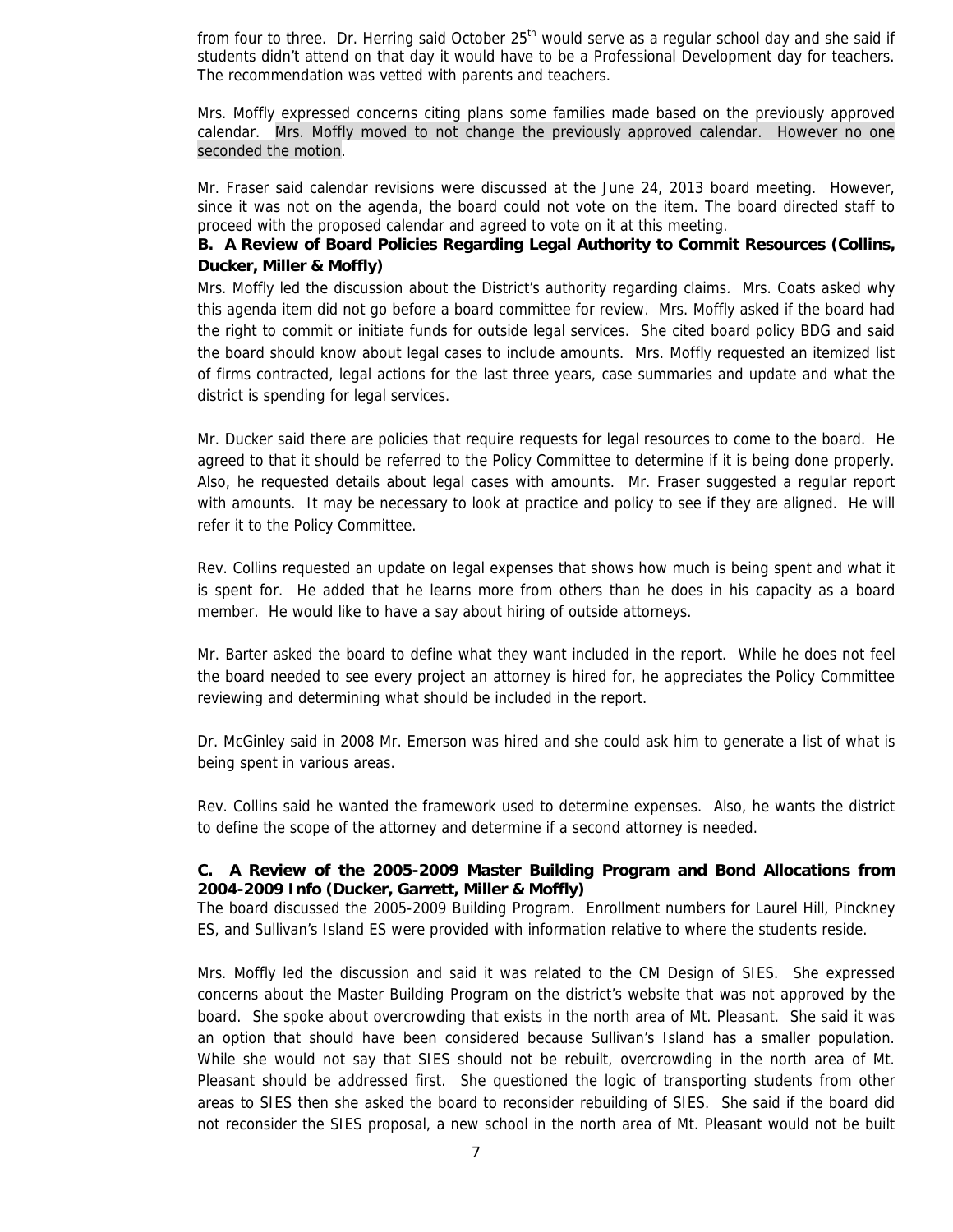until a new bond referendum is approved and receipts come in which could be approximately 2018.

Mr. Ascue said the proposal Mrs. Moffly mentioned earlier to build the new school in the north area of Mt. Pleasant was taken from a presentation of options for the 2005-09 building program. Postponing the SIES would not solve the overcrowding problem because there isn't enough money available, at this time, to build the school Mrs. Moffly mentioned. Mr. Ascue said District 2 Board has had meetings about rezoning but the issue is that no one wants to move. He concluded that Mt. Pleasant needs a new elementary, middle and high school. He asked staff to look at the next building project to see what could be done. He also added that he did not want to go back to undo a previous board decision.

Mr. Ducker said there are three issues. Mr. Ducker said a need was demonstrated in the 2005-09 building plan and the demographics indicated that there was a need for a new elementary school. The discussion the board is having is why that elementary school was not built. There are many speculations regarding the decisions why that school is not being built when there is definitely a need for it. Now the discussion is about the options to build a school quickly of wait for the next building program and build the new school in 2017 or 2018.

### **D. Rezoning – District 2 (Ascue, Coats, Ducker & Moffly)**

Mr. Ascue read the District 2 rezoning recommendation sharing the decision to wait until 2015. A request was made to add 300 more seats at Jennie Moore ES and Laing ES by 2015, a total of 600 seats. And East Cooper Montessori possibly adding a K-8 school to District 2, with an additional 250 seats. Possible changes Whitesides ES to a magnet school adding 500-550 seats and approving a new school for Carolina Park for an additional 1200 seats in the 2016 building program. Rezoning has been considered every two years looking at how to do it and engage parents in the process. However, it would not make everyone happy. He applauded Mrs. Marty Belk, the District 2 Constituent Board Chair, because she has a tough job. Mr. Ascue said the 4-5 options would be considered in 2015.

Mrs. Moffly confirmed that the zoning issue has been in the works for a while. Then she said the enrollment was far more than what was identified in the letter from the Constituent Board. She suggested there were 3,800+ at Wando HS, 2,200 at Cario MS, 1,200 at Pinckney ES and Laurel Hill ES. She suggested the board consider the actual number of students enrolled and reiterated that building a school on Sullivan's Island would not provide a school in the Park West neighborhood because Carolina Park is not within walking distance of the other schools mentioned. Mrs. Moffly suggested savings from the money allocated to expand Jennie Moore be used for building a school in Carolina Park and said the SIES would cost more and create more traffic jams in the Mt. Pleasant area.

Mr. Miller asked Mrs. Moffly the proposed capacity for a new school in the north area of Mt. Pleasant. She suggested a school be built for 500-800 and said 500 shouldn't be the recommended school size and suggested the costs would be comparable to SIES.

## **XII. NEW BUSINESS**

- 1. Mr. Barter commended Mr. Ascue, Mrs. Coats and Mr. Ducker for the hours they devoted to student transfer appeals. Then he asked if letters should be sent to parents that received denial letters earlier to share alternative schools available. Mr. Fraser said it was far more complicated with the constituent board being involved. Dr. McGinley said the role of the constituent board is an issue and staff would meet this week to discuss approach. Many schools don't have space. She will ask Dr. Nelson to poll Constituent Board chairs based on new capacity information Mr. Bobby provided tonight.
- 2. Rev. Collins said student transfer appeals were due to inequities in the district. Then he suggested the Strategic Education committee accept assignment of student transfers to reduce time in Executive Session.
- 3. Rev. Collins suggested committees be formed for teacher and student appeals. Mrs. Coats said teacher appeals could not be heard by a committee. She said a Supreme Court case was lost for that reason. Rev. Collins said teachers have the right to waive their rights. Mrs. Coats spoke of the 15 day timeline to hear appeals. Then she suggested it be discussed further. Mr. Ducker said it was referred